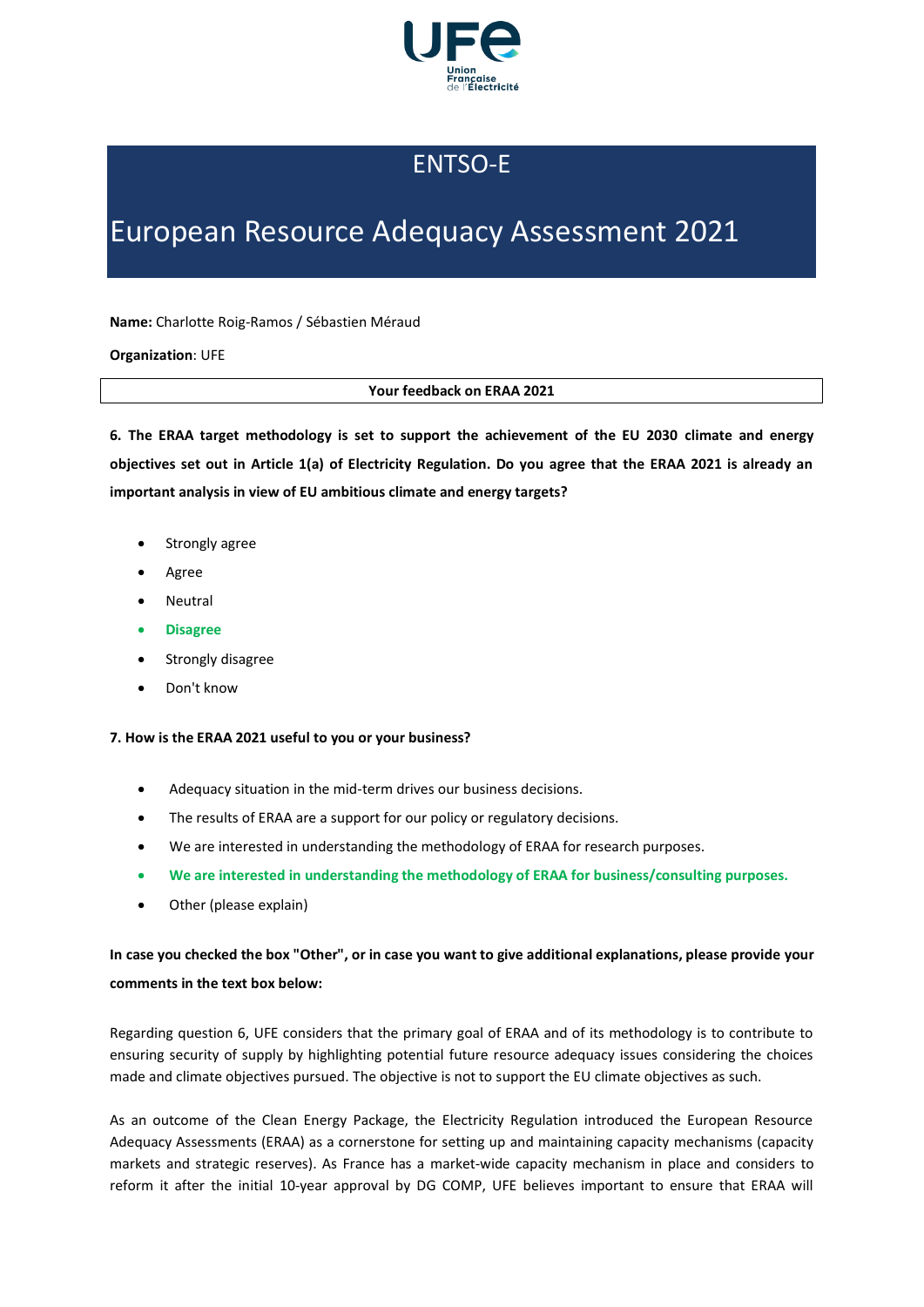

ultimately be fit for purposes. As mentioned in Q6 above, UFE believes that the current ERAA 2021 is not mature enough to fulfill the goals mentioned in the electricity regulation. In any case, the national resource adequacy assessments (NRAA) should be used as a complement to better assess the adequacy issues faced by France and the need for having a capacity mechanism in place.

Regarding question 7, in the future, the ERAA could be a useful tool for mid-term business and investment decisions. However, at this stage, the underlying methodology still needs further improvements to provide reliable results.

### **8. In your opinion, what are the most important methodological achievements of the 2021 ERAA edition? Rank your answers from 1 (most important) to 5 (least important).**

- Pan-European Adequacy simulation  $\rightarrow$  2
- Economic Viability Assessment  $\rightarrow$  1
- Flow-Based Market Coupling  $\rightarrow$  4
- Temperature-Detrended Climate Database  $\rightarrow$  3
- Other  $\rightarrow$  5

### **In case you checked the box "Other", or in case you want to give additional explanations, please provide your comments in the text box below:**

While some methodological achievements were realized in this 2021 ERAA edition, we believe that further improvements on these achievements should be made in the next edition. Please refer to the comments made in the next questions.

### **9. Are the ERAA 2021 Economic Viability Assessment results and conclusions in line with your expectations?**

- Yes, in line with my expectations
- **Mixed answer, somewhat in line with my expectations**
- No, not in line with my expectations
- No opinion

### **Additional comments:**

The Economic Viability Assessment (EVA) was long overdue. UFE welcomes this methodological improvement.

However, it is important to stress that some limitations in the modelling approach are affecting downwards the level of our expectations towards the EVA results and conclusions. For example, the use of a single year (2025) to assess economic viability is questionable. UFE believes that ERAA should include a year-per-year trajectory until the end of horizon and starting from the following year. A complete picture (with a trajectory) needs to be provided because asset management decisions (mothballing, closure, reconversion, investment, etc) are usually based on a set of years, not a single year.

UFE also shares the methodological reservations expressed by RTE and listed in the Country Report Annex of ERAA 2021. One example is the lack of a comprehensive stochastic approach: in reality, decisions will be made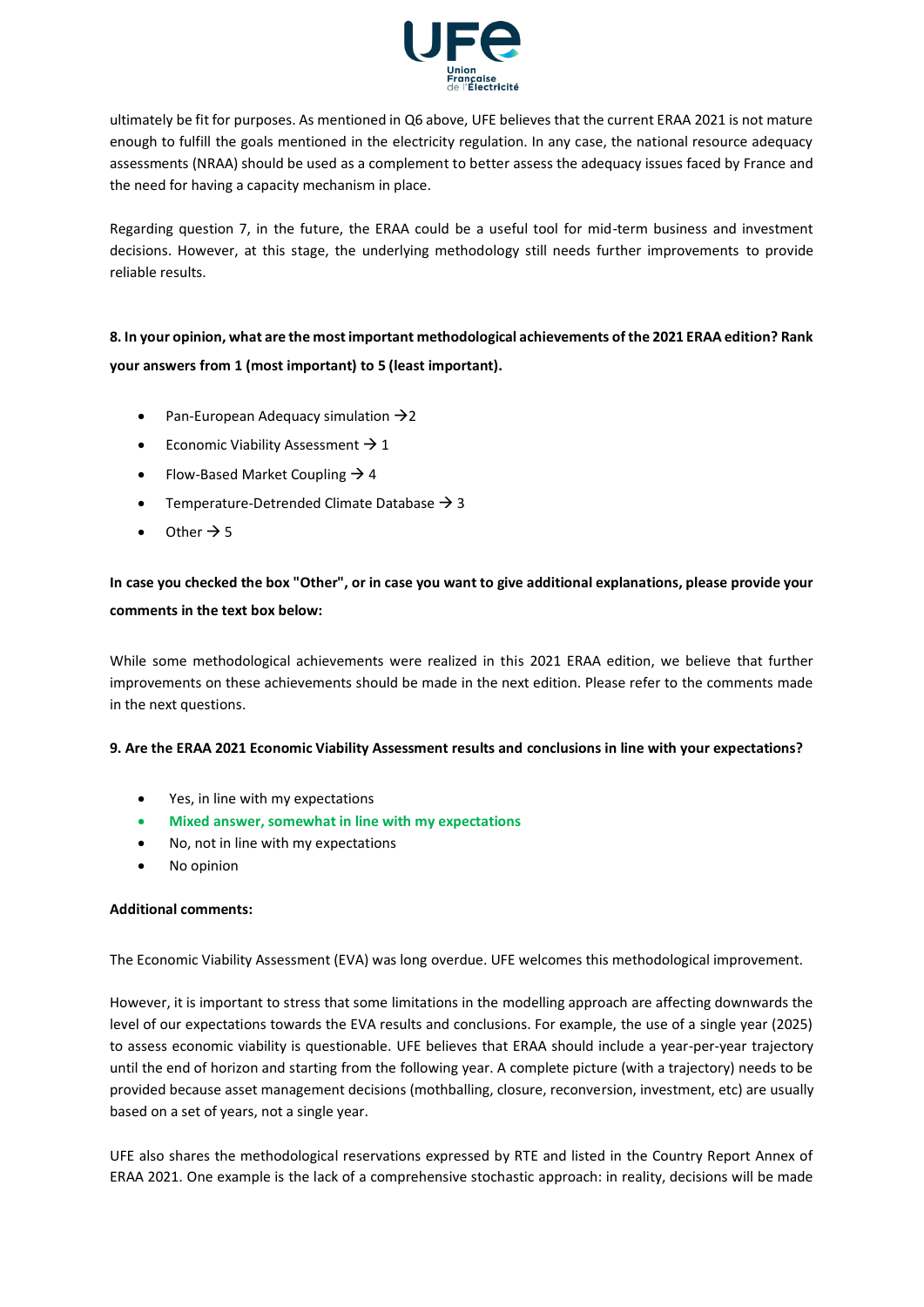

for each asset under uncertainty. This fundamental aspect is not properly integrated in the modelling as all simulated MC scenarios are independent and embed perfect foresight in the simulation. A real stochastic approach could help alleviate this modelling issue.

Despite these methodological shortcomings and sometimes questionable approaches (addressed in comments to Q13 and Q17), UFE welcomes the results of the assessment, which seem to provide at this stage a rather correct vision of adequacy issues, at least at the 2025 horizon for France.

**If no, what did you expect differently (multiple answers are possible; specific zones and technologies can be mentioned in the accompanying text box below):**

- More retirements
- Fewer retirements
- More investments
- Fewer investments

### **Additional comments:**

The question is not fully relevant as the consequences of the "EVA decision for 2025" are not considered for the next target years. For instance, the EVA decisions could lead to adequacy standards that are not satisfied for the following years or to NECP plans being not viable (e.g. impossibility to manage the intermittency of renewable generation).

Furthermore, the reliability (LOLE) assessed in a scenario without CM assumes a perfect foresight and perfect coordination of decentralized market players and depends strongly on exogenous parameters: price cap, CAPEX annuity, etc. In practice, market failures, coordination problems, uncertainties and risks exist. UFE believes that the current methodology does not fully capture these issues and that the EVA results obtained by ENTSO-E should therefore be considered with extreme care and appropriate disclaimers.

### **What are your key takeaways from the EVA results and conclusions?**

UFE shares the national view on adequacy and economic viability expressed by RTE and described in the Country Report Annex of ERAA 2021: the ERAA 2021 results seem to be in line with national generation adequacy report published by RTE in March 2021;

Although the ERAA 2021 results are globally consistent with the NRAA, several methodological approaches could lead to potential discrepancies and impact conclusions. Thus, The EVA methodology should be further improved before being assessed in more details.

### **10. Are the ERAA 2021 Flow Based Market Coupling proof of concept results and conclusions in line with your expectations?**

- Agree
- **Neutral**
- Don't agree
- Don't Know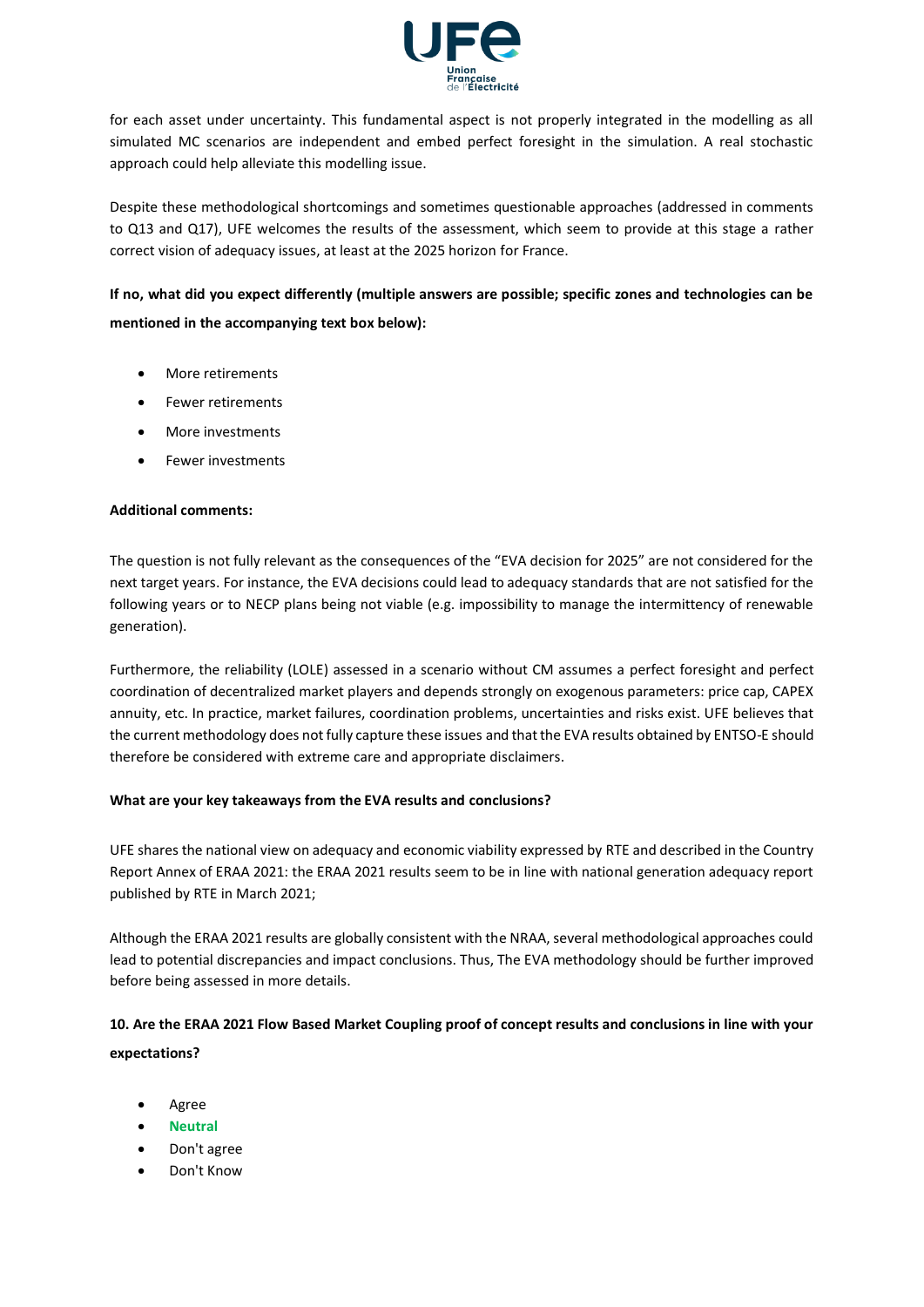

#### **Additional comments:**

UFE first wants to thank contributors for this proof of concept (POC) initiative and for the detailed annexes providing hypotheses, processes, and results. This makes the initiative more transparent and insightful for stakeholders.

In terms of results, UFE would like to recall the importance, when assessing the power system resource adequacy, to well consider the physical feasibility of the resulting flows. In this regard, UFE notes that the requirement for a minimum level of available trans-zonal capacity (MACZT) of 70% reduces the link between physical and commercial exchange capacity. Hence, this could lead to a significant underestimation of adequacy issues. UFE thus recommends to take into account transmission capacities that reflect to the best possible extent the real capabilities of the network during stress events.

UFE also invites to be very cautious about the utilization of the Flow-Based Market Coupling for the mid and longterm horizons. Uncertainties increase over time, even more when considering the spatial modelling of every asset: network development including internal evolutions, spatial settlement of production including, spatial distribution of load, available remedial actions, etc.

### **What are your key takeaways from the Flow-Based market coupling proof of concept results?**

The FBMC methodology should be further improved before being assessed in more details.

### **11. Should any additional analysis of results be considered in future ERAA reports?**

More analysis of the results should be provided: the current report is rather descriptive regarding the results obtained, while further analysis of the fundamentals behind the results should be reported. As such, we do not have enough data to cross-check in details the validity of the results obtained and whether they fit with the economic rationale. In particular, ENTSO-E should better document why they believe their implementation of new features are delivering according to the principles set elsewhere (electricity regulation, ACER methodology, economics and valuation approaches, etc.).

### **Methodology implementation roadmap**

### **12. What are in your opinion the most important features to be developed in future ERAA editions with regards to the adequacy assessment? Rank your answers from 1 (most important) to 7 (least important).**

- Improvement of demand forecasting methodology
- Inclusion of climate change in the PECD
- Consideration of more recent climate years in the adequacy simulations
- Improvements of the results' analysis (describe in comment below)  $\rightarrow$  1
- Increase of the number of target years
- Improvements of the maintenance optimization methodology (describe in comment below)  $\rightarrow$  2
- Other

### **Additional comments:**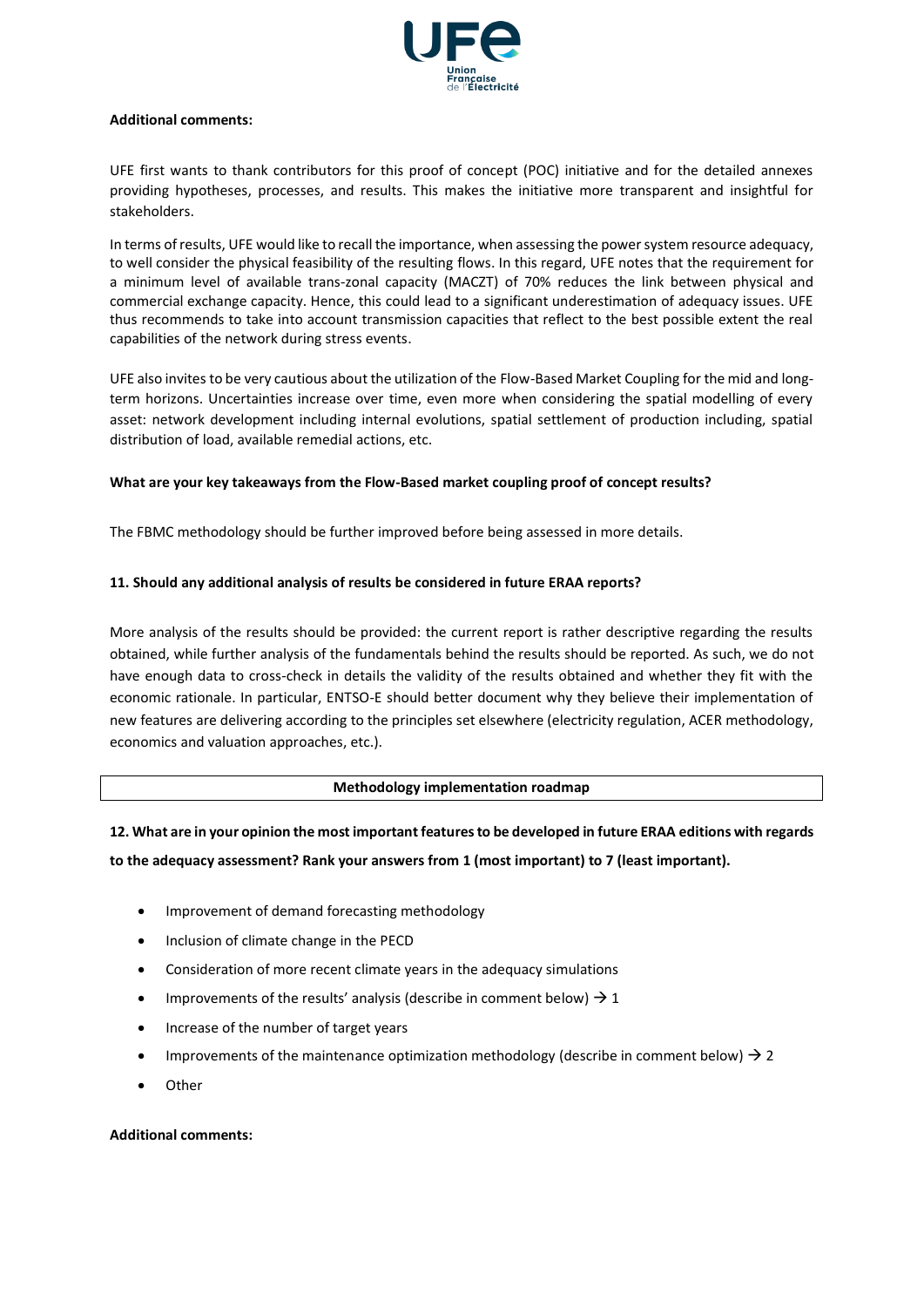

The roadmap for ERAA should be compliant with the elements foreseen in the Electricity Regulation and in ACER methodology. In this respect, impact of climate change, number of target years and use of recent years should not be a point for discussion as these elements are already specified in / required by the ACER methodology. Eventually, the above features will need to be integrated in the future ERAA editions. Therefore, UFE encourages accelerating the integration and development of these elements.

Regarding improvement of demand forecasting methodology, this is not specific to ERAA and part of the core business of TSOs. Unfortunately, UFE notices that in some countries such an approach is not fulfilled.

As pointed before, the analysis of results should be further improved and go beyond a description of the results obtained. Regarding the maintenance optimization methodology, the key question is whether the outcome of this approach is in line with the expected/realized maintenance periods by asset owners.

Lastly, UFE calls for a better inclusion of external stakeholders in the development of the future ERAA as established in Art. 27 of the Electricity Regulation.

### **13. What are in your opinion the most important features to be developed in future ERAA editions with regards to the Economic Viability Assessment (EVA)? Rank your answers from 1 (most important) to 7 (least important)**

- Consideration of a combined multi-year EVA  $\rightarrow$  2
- Inclusion of additional technologies as investment candidates in the EVA (name technologies in comments).  $\rightarrow$  7
- Stochastic EVA, instead of current deterministic approach  $\rightarrow$  3
- Increased number of climate years (CY) for the EVA  $\rightarrow$  5
- Improvement in the methodology for CY scenario reduction for the EVA  $\rightarrow$  6
- Implementation of the EVA on a Flow-Based model instead of an Net Transfer Capacity model  $\rightarrow$  4
- Other  $\rightarrow$  1

### **Additional comments:**

UFE bears in mind that the underlying ERAA methodology is to be improved and complemented during the next exercises to provide a more robust picture. Here are some comments on the present methodology (including some essential aspects not mentioned in the list above), with view towards further improvements:

One of the major points is that the current EVA methodology **does not represent market failures or other market realities like uncertainties and risks**. The fact that market failures, coordination problems, uncertainty and risks are not captured undermines the robustness of EVA. Indeed, putting aside some implementation issues, the assessment of the reliability metric (LOLE) assumes a perfect foresight and perfect coordination of decentralized market players (via the market signals). The value of the LOLE result depends strongly on some exogenous parameters (price cap, CAPEX Annuity, FOM Annuity) but relying primarily on these 3 parameters is not representative of the complexity of the power system. This explains the need for a detailed modelling approach that considers somehow uncertainty and a complete set of consecutive years.

*Regarding uncertainty and risk representation:*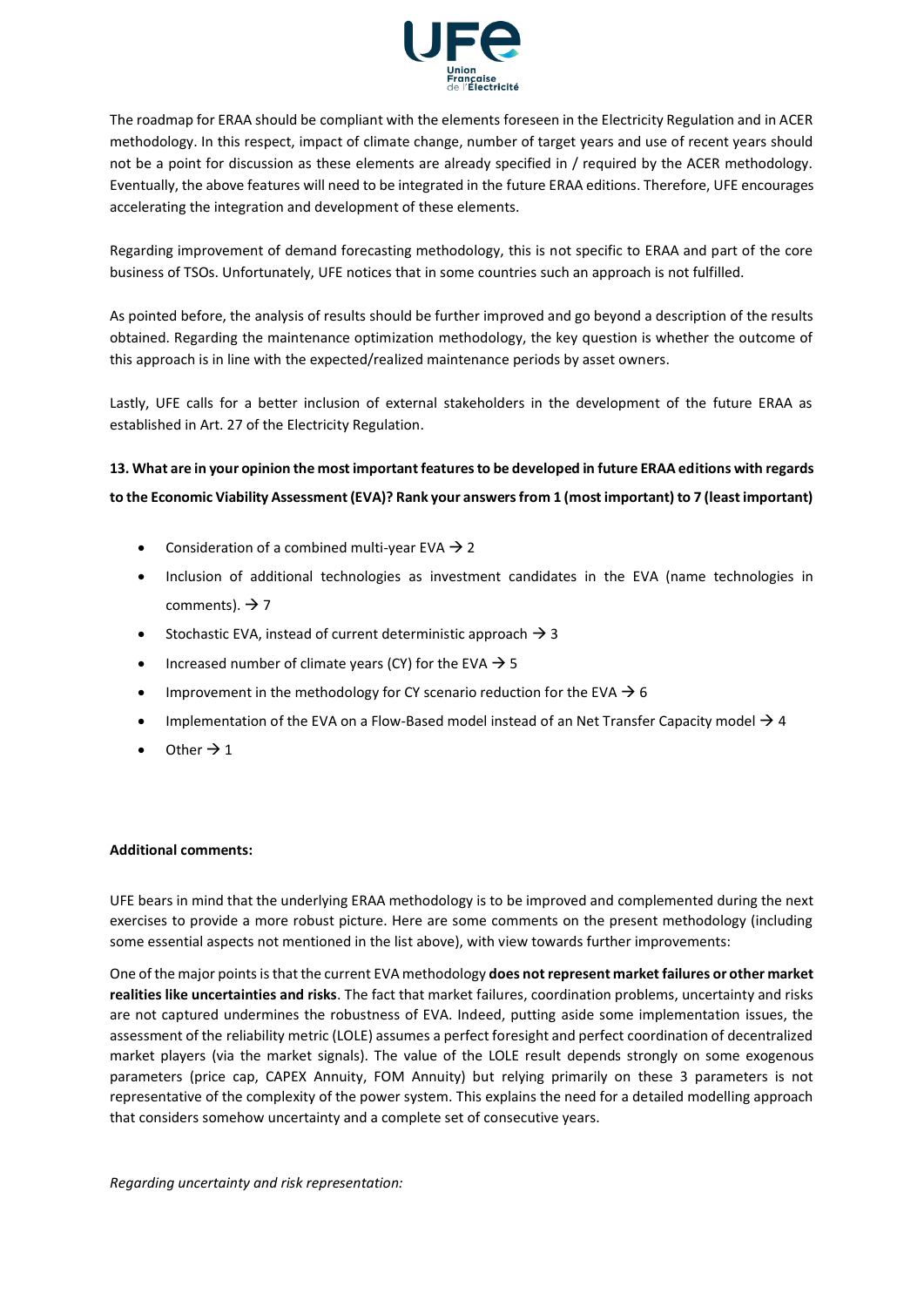

- Current EVA methodology (in particular, in the scenario without capacity mechanism CM) is based on the addition/withdrawal of assets using an iterative economic optimality search process. **The current process underestimates essential dimensions like market failures, coordination problems, investment risks** linked to uncertainties, volatility and more generally complexity of asset management (operations, decommissioning, mothballing, investments). **This can result into a circular assessment** which can by construction provide targeted reliability standards.
- **The choice to use a "perfect foresight" principle** to define planned outages and simulate the operation of assets whose optimization is based on opportunity costs (e.g. hydro or storage) may **limit the relevance of the assessment**. Indeed, the choices made in reality (with regard to operation and maintenance of assets) will likely deviate from the assumptions taken and the outcome will then necessarily be less "optimal" compared to a "perfect foresight" scenario but certainly more in line with an approach that takes into account uncertainty.

### *Regarding the optimization method:*

- **The use of the National Estimate scenario (bottom-up aggregation of NECPs) as the starting point for the EVA should be analyzed further**. First, these remain estimates whose actual materialization should not be taken for granted. Second, the starting point of an iterative algorithm can affect the results (i.e., steady states). This should be discussed
- In the ERAA, investment and retirement of units are optimised deterministically for each scenario individually to meet the reliability standard. At the end, the average number of units by technology is taken over all scenarios to build the "optimal" generation fleet. In the national report, RTE uses a standard stochastic approach, whereby investment and retirement of units are optimised over all scenarios (simulated all together) to meet the reliability standard and build the optimal generation fleet. Deterministic optimization combined with averaging number of units to build the "simulated" generation fleet used to compute LOLE is likely to lead to inconsistent results. **A real stochastic approach could help alleviate this modelling issue.**

### *Regarding price cap modelling:*

- **A price cap of 15,000 €/MWh is used as the central scenario in this EVA. This assumption has to be justified** Relatedly, it would be more appropriate to swap price caps in considered scenarios, i.e. use the 3k€ (resp. 15k€) cap as the central (resp. sensitivity) scenario, provided that the modelled prices are able to materialize in practice.
- RTE has modelled the price caps consistently with the new Regulation, being increased by 1000 €/MWh automatically 5 weeks after when market prices reach 60% of the current price cap. **This has not been explicitly modelled in the ERAA.**

#### *Other issues:*

- **EVA should transition from a single year to a multi-year assessment**. The number of target years is insufficient and should include a year-per-year trajectory until 2030, starting from 2022 (see Q9).
- For adequacy studies, it seems important to have **a sufficient number of climate years** in order to represent climate events well and to assess the thermal capacities needed. The way climate years are selected is not clear enough: are there any weighting factors related to "selected" climate years (as foreseen in the ACER methodology)? Moreover, we encourage ENTSO-E to increase the number of climate years in the EVA process.
- Some forward-looking aspects should be added in the design of the sensitivities:
	- o **Result sensitivity analysis should include higher carbon price levels than those currently used** (40€/tCO2 in the main case and 60€/tCO2 in an alternative scenario) given currently prevailing EUA prices (fluctuating around 80€/tCO2).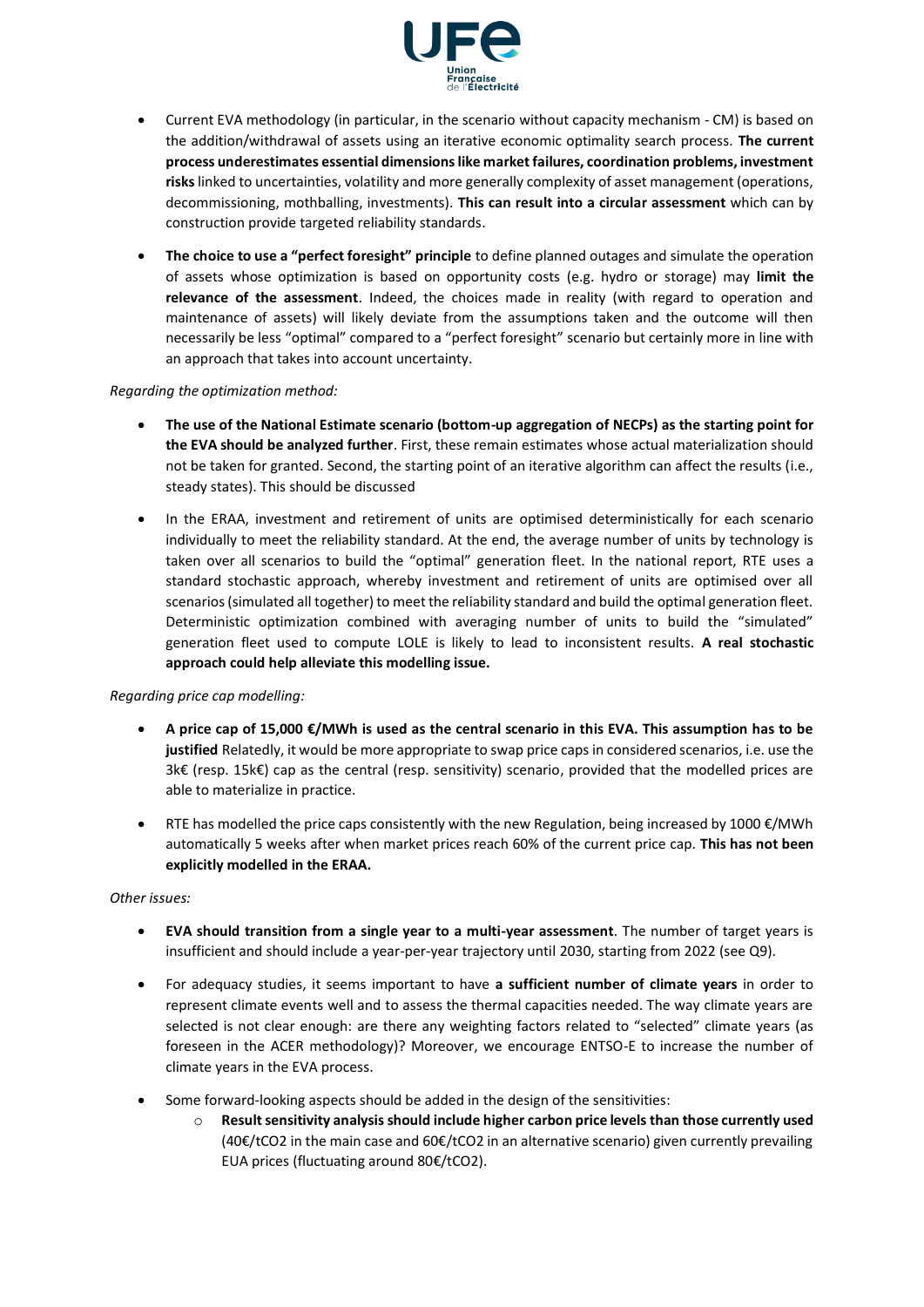

o **Sensitivity analysis should be more ambitious on low thermal capacity**: Germany still has many GWs of coal/lignite units by 2030 in all scenarios as they are not affected in the sensitivity analysis, which contradicts somehow the current decarbonization trend as well as the political agreement on German energy policy and expected coal/lignite phase-out by 2030). The results obtained are therefore not necessarily relevant for Germany, but also for surrounding countries (as adequacy should be considered at least at regional/multi-country level).

### **14. In your opinion, which items should be prioritized for future ERAA editions including ERAA 2022? Rank your answers from 1 (highest priority) to 7 (lowest priority)**

- Modelling and sizing of Implicit DSR  $\rightarrow$  1
- Modelling of Electrolysers  $\rightarrow$  4
- Causal analysis (as part of results' analysis)  $\rightarrow$  3
- Modelling of dynamic price caps  $\rightarrow$  2
- Consideration of shortage pricing  $\rightarrow$  6
- More granular Value of Lost Load (VoLL) values per bidding zone  $\rightarrow$  5
- Improvement of the demand regression model  $\rightarrow$  7

#### **Additional comments:**

Before contemplating the addition of new features/items in future ERAA editions, we believe that the current elements like stochastic multi-year EVA should be further improved.

Regarding the modelling of dynamic price caps, we refer to our comment developed in question 13 on this point, with the need to justify the assumption of a price cap of 15000 €/MWh and that it would be more appropriate to use the 3 000 €/MWh as the central scenario.

Among the new features, Modelling and sizing of implicit DSR is of importance, especially for the smart charging of EVs with view to the development of E-mobility.

The question raised is whether new features would impact (i) the adequacy assessments and to which extent (first order / second order ?), (ii) the economic viability assessments (first order / second order ?). This should help find the trade-off between "must have" features and "nice to have" features, keeping in mind the nature of the ERAA exercise (prospective modelling, which will always have limitations on its own).

### **15. Which additional scenarios or sensitivities would you be interested to see in future ERAA editions? Rank**

### **your answers from 1 (most interested) to 6 (least interested).**

- Sensitivities on the CO2 price assumptions  $\rightarrow$  1
- Different price cap  $\rightarrow$  6
- Scarcity pricing  $\rightarrow$  5
- Sensitivities on the demand levels  $\rightarrow$  2
- Extreme weather conditions  $\rightarrow$  4
- Other  $\rightarrow$  3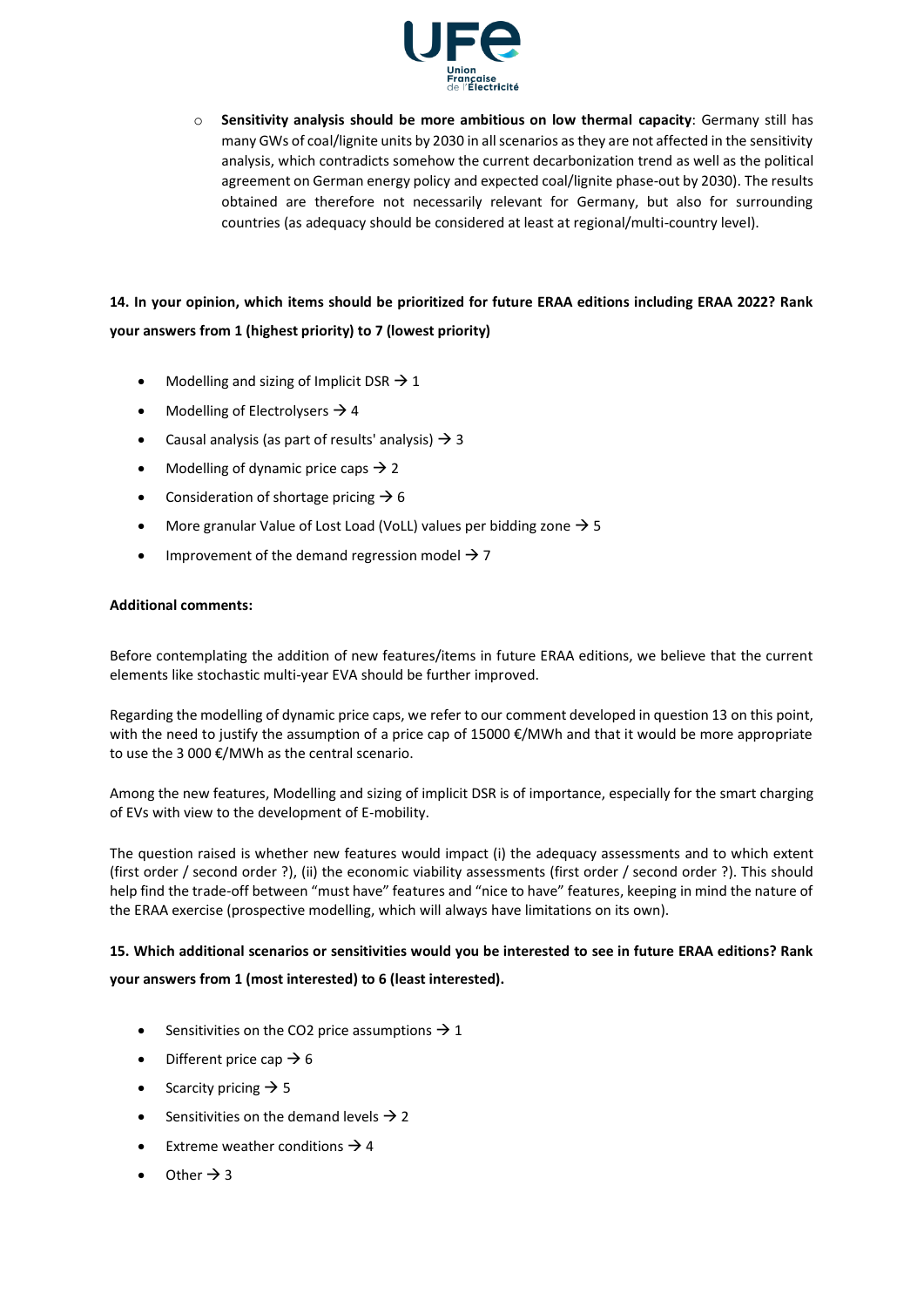

### **Additional comments:**

As highlighted in Q14, the question is whether the additional scenarios or sensitivities are bringing added value in anticipating properly adequacy issues over the horizon of the exercise (10 years). The faster decommissioning of coal/lignite capacity, driven by high CO2 prices, by national energy policies or by EU decarbonization targets, is clearly an important aspect for future ERAA editions.

Another important element is whether the considered levels of residual demand (=demand-RES) are properly anticipated, not only in terms of absolute value (range), but also in terms of duration (e.g. Dunkelflaute events) or changes/variations.

Sensitivities on different levels of cross-border capacities would also be insightful.

**16. Being the first implementation of the ERAA methodology, ERAA 2021 assesses target years 2025 and 2030. The number of target years will increase in future editions in order to better represent the target 10-year time horizon. From the ranges listed below, which time frames do you find most important to model in ERAA? Rank your answers from 1 (most important) to 4 (least important).**

- 1 to 3 years ahead  $\rightarrow$  4
- 4 to 5 years ahead  $\rightarrow$  1
- 6 to 7 years ahead  $\rightarrow$  3
- 8 to 10 years ahead  $\rightarrow$  2

### **Additional comments:**

EVA should transition from a single-year to a multi-year assessment. The number of target years is insufficient and should include a year-per-year trajectory until 2030 (starting from 2022). Information for a single year is not that meaningful unless a complete picture is provided, because what is important for investment decisions is the trajectory.

Modelling the 4 to 5 years ahead, or the 8 to 10 years ahead make the more sense, considering the 5 to 10 years horizons of ERAA. The identification of short-term adequacy issues (e.g. in the next 3 years) are probably best dealt with by the national resource adequacy assessments made by TSOs.

### **17. Do you have additional suggestions or comments?**

**UFE welcomes the ERAA report as a valuable tool to be complemented by the national resources adequacy assessments to provide a European outlook of adequacy issues. UFE welcomes that the ERAA report** highlights, if necessary, the need for specific measures to tackle such issues, **notably capacity mechanisms**. **Especially the integration of an Economic Viability Assessment (EVA) is a long-awaited improvement** to the previous Mid Term Adequacy Assessment (MAF) reports methodology, though improvements to this EVA are still required.

**UFE believes the ERAA report should focus on resource adequacy concerns and** the ability of the system to balance power injections and power withdrawals to avoid load shedding. Indeed, the ERAA results are to be compared with a reliability standard in compliance with Electricity Regulation.

Given the contribution of transmission capacities in achieving adequacy at a regional or European level, UFE recommends at least **to consider transmission capacities that reflect to the best possible extent the real**